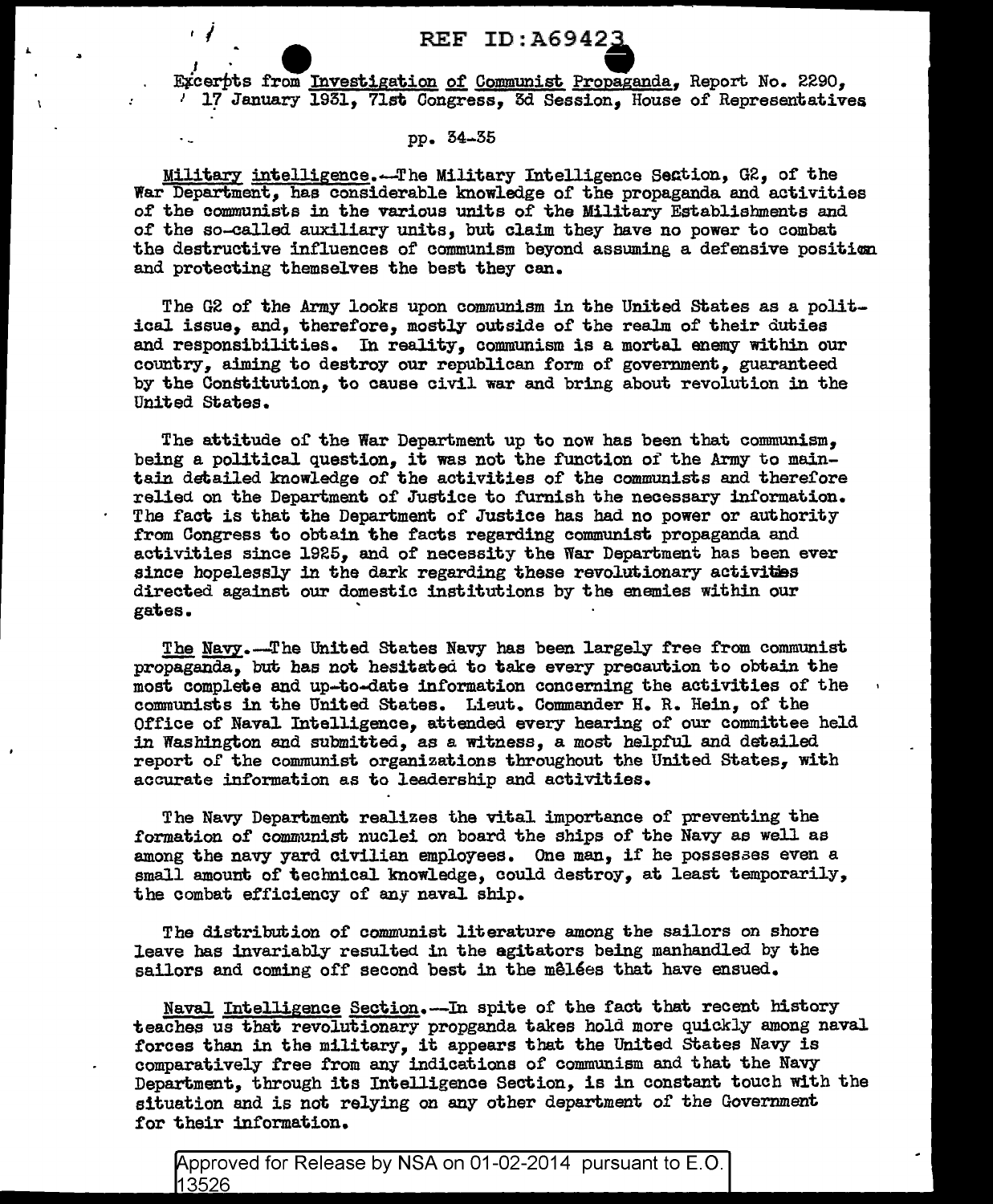**REF ID:A69423** 

 $-2-$ 

Gode and Signal Section.--The Code and Signal Section of the Navy Department has been attempting for the past five months to decode  $5,000$ cablegrams between Amtorg Trading Corporation and Moscow, without success. These cables were subpoenaed by the committee.

The Navy Department code experts are considered among the best in the country, but claim that the cipher used by the Amtorg is the most complicated and possesses the greatest secrecy within their knowledge.

There are only two code experts in the Code and Signal Section of the Navy Department, which is a very important branch of the service, in view of the tremendous advance made in naval communication and the value of rapid decoding of radio and other secret messages.

## P• 48

The best inside view of Amtorg is given by Basil W. Delgass, who was<br>ree and a half years vice president of Amtorg. He was born in Russia. three and a half years vice president of Amtorg. was never a communist, and he came to this country in 1926. Mr. Delgass resigned as vice president of Amtorg July 25, 1930. He resigned of his own accord; although a month before he was advised to return to Russia. He is now under a death sentence in Russia, sentenced to be shot, and all of his property forfeited, he says, because he resigned from Amtorg and refused to return to Russia. With respect to the meeting of Amtorg With respect to the meeting of Amtorg officials, looking to the investigation by the Fish committee, Mr. Delgass says that statements were prepared which different officials should swear to, and, using Mr. Delgass's own language, "I did not want to participate in perjury, as was done by Mr. Bogdanov and the others. All officials mentioned in the Whalen documents were in this meeting."

## p. 55

There is probably no way of checking up definitely on the O.G.P.U. agents in the United States without conducting a raid, or by deciphering the cablegrams sent to and from the Amtorg and Moscow.

p. 54

The organization of the O.G.P.U. is enormous and takes up half 6& <sup>a</sup> mile of buildings, including two big prisons, in the heart of the city of Moscow. It is stated on good authority that together with the shock troops that there are 30,000 active members of the secret police force in Moscow.

According to G. Agabekoff, a former official of the  $0.6.$ P.U., this secret police service is one of the most important departments in the entire soviet system of government, and divided into the following departments:

Intelligence & & & & service (K. R. O.). Foreign department (I. N. O.). Secret department (S. O.) Special department (O. O.). Extra special department (S. P. E. K. O.). Department of economics (E. K. U.). Information (Info.). Oriental department (V. O.).